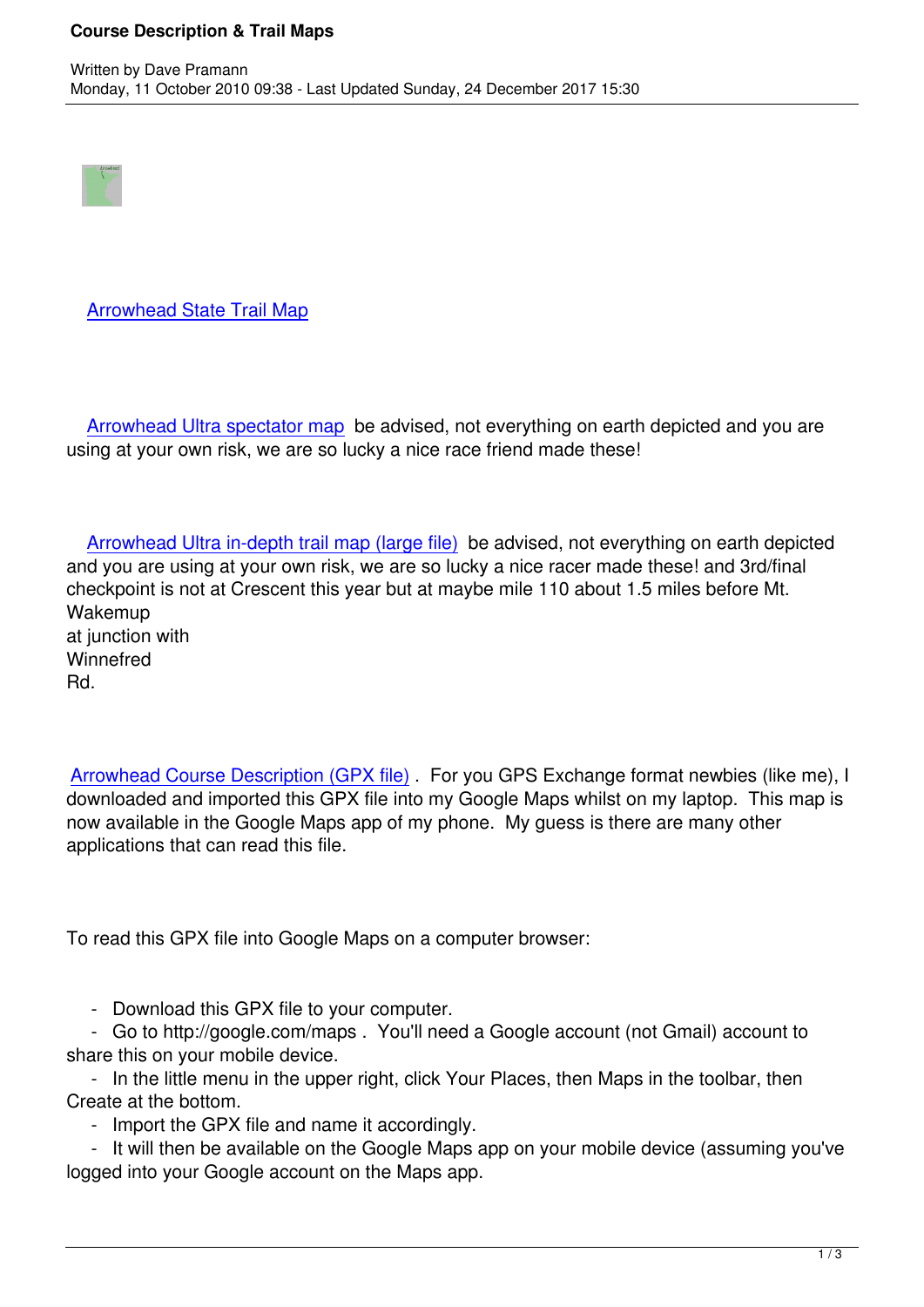**The 135 mile Arrowhead State Trail** is a multipurpose, snowmobile, ski, hiking, mountain biking, sled dog, horseback riding and ATV trail extending from International Falls, MN to the intersection with the Hwy 77 on Lake Vermillion (near Tower). The natural surface trail is used primarily for snowmobiling. For the most part, it follows parallel to U.S. Highway 53. The trail is wide, well groomed and extremely well marked at every intersection with brown State trail signs. It crosses many roads and ski trails near International Falls and again south of the town of Orr.

 Approximately 69 miles of the trail are suitable for horseback riding, mountain biking and hiking in the summer, however there may be wet areas. The trail is relatively flat between International Falls and the Ash River. This northern portion of the trail goes through a number of areas that have standing water in the summer which makes this section of the trail mostly suited to winter use. In the winter, you may see moose or wolf tracks on the trail, as well as other wildlife such as deer, lynx, fox and snowshoe hare. There are few cross roads on this section of the trail. After about travelling about 7 miles you will encounter the first trailside shelter. After that, a shelter will be about every 12 miles with longest between shelters of 23 miles. (See the above pdf map).

 The southern part of the Arrowhead is very different from the northern part. It features rugged, rolling hills with numerous lakes and streams. At about midway (about mile 69), northeast of the town of Orr, the racers may follow signs pointing to a shortcut across Elephant Lake on the snowmobile trail to the checkpoint at MelGeorge's Elephant Lake Resort, located about 14 miles northeast of Orr on the South side of the lake, off Highway 180.

 Many of the hills south of Orr have large areas of exposed rock and enormous boulders, leftovers of mountain ranges worn down by glacial erosion. The areas of bedrock formation known as the Canadian Shield have some of the oldest volcanic rock on earth. There are scenic vistas overlooking the lakes and old iron ore mines. This part of the trail is rugged and heavily timbered with a mix of hardwoods and conifers. There are snowy owl, osprey and bald eagle nests along the trail.

 The typical winter weather in this part of Minnesota is frigid with subzero temperatures, even dipping to (minus) -60 degrees Fahrenheit in Tower; however, be ready for anything as an early thaw is always possible. Proper winter camping gear is critical. Nine trail waysides offering camping shelters, fire pits and sanitation facilities are located along the trail. There are many camping resorts near the lakes around Orr.